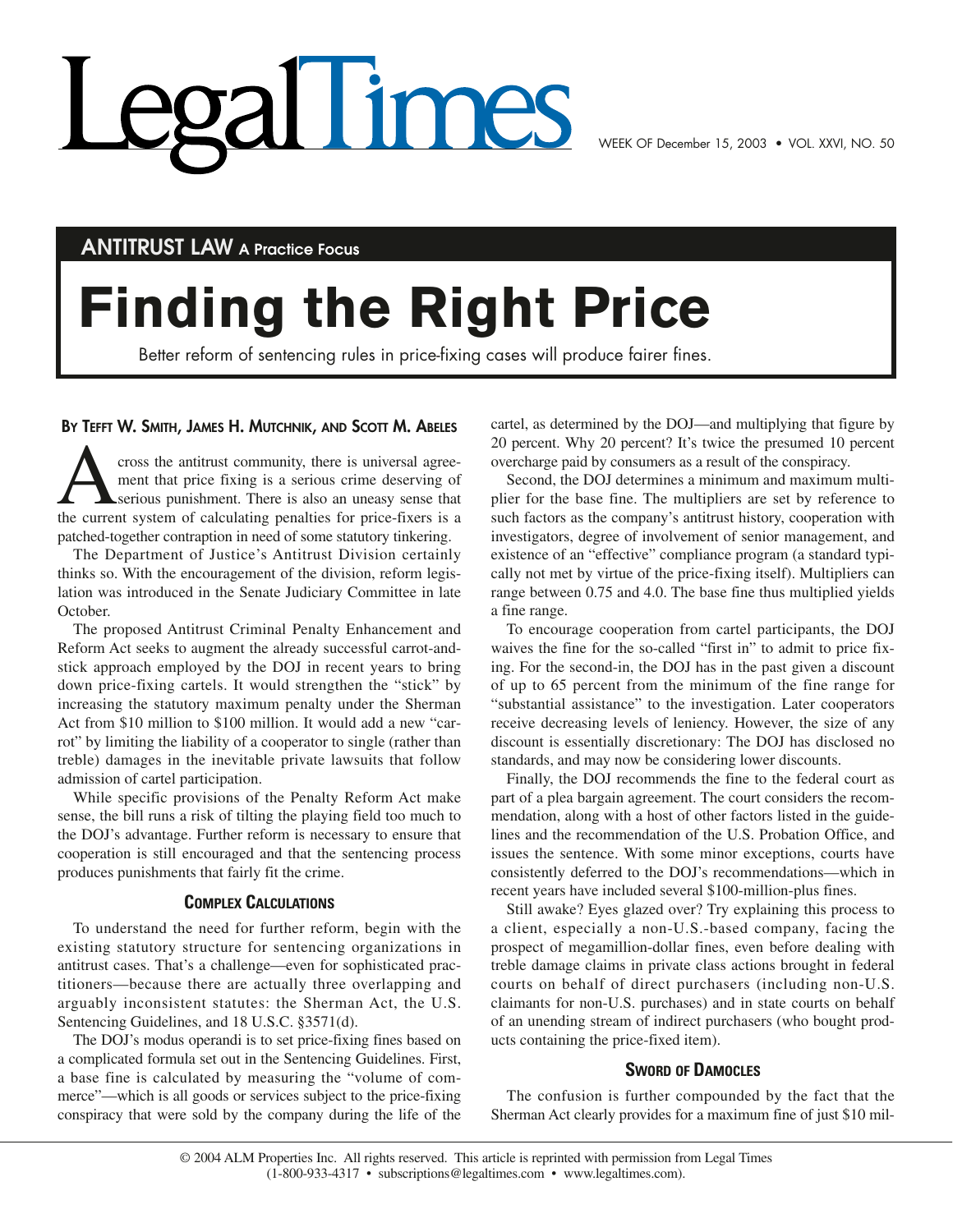lion. Now, in a world of global conspiracies, \$10 million does not buy much deterrence. So the DOJ has used the Sentencing Guidelines formula to demand and obtain much higher fines.

How are such penalties justified? The department has turned to the alternative fines provision of §3571, which it has exploited in sentencing negotiations despite a lack of success in actual sentencing hearings. This provision allows the DOJ to bypass a "statutory maximum" and pursue a fine of "not more than the greater of twice the gross gain or twice the gross loss, *unless* imposition of a fine under this subsection would unduly complicate or prolong the sentencing process."

In the course of plea negotiations, the DOJ wields the potential for huge fines like the Sword of Damocles over the heads of investigation targets. And the department contends that, unlike the Sentencing Guidelines, which apply only to the individual defendant's sales, §3571 requires the court to calculate the gross gain or loss due to the offense by aggregating the gains or losses caused *by the entire cartel.*

If the DOJ's interpretation is correct (and no court has signed on to it), duplicitous recoveries are possible. The DOJ could try one defendant and fine it based on all sales made at an inflated price, then try another defendant and fine it based on all sales made at the inflated price, and so on. In a large-scale conspiracy, the government could collect many times over the actual loss or gain engendered by the price fixing.

And this all occurs before the European Union, Canada, Mexico, and other countries now jumping on the bandwagon of huge fines for price fixing enter the picture, and before the class action attorneys pile on. The total sums paid out can be mindboggling. In other contexts, such overkill has been found unconstitutional. Remember *BMW of North America Inc. v. Gore,* 517 U.S. 559 (1996), in which the Supreme Court held that a punitive damages award of \$2 million was grossly excessive and thus violative of due process where actual economic damages were a mere \$4,000.

#### **BUT CAN YOU PROVE IT?**

Nonetheless, the DOJ, wielding §3571, has successfully extracted fines of up to \$500 million in price-fixing settlements. So why is it now seeking an increase in the apparently avoidable Sherman Act maximum of \$10 million?

The answer is that the DOJ fears that someone might refuse to settle and call its bluff by litigating the amount of the fine. Under the Sentencing Guidelines/§3571 approach that the department uses to demand fines, the DOJ relies on a proxy for the loss resulting from a price-fixing conspiracy: It is *presumed* that 20 percent of the volume of commerce affected is equal to "twice the gross loss." This makes life pretty easy for the DOJ.

But at a §3571 sentencing hearing, the department can be forced to prove, by at least a preponderance of the evidence, what the loss or gain actually was. Indeed, the burden of proof may be even higher. In *United States v. Jordan,* 256 F.3d 922 (9th Cir. 2001), the U.S. Court of Appeals for the 9th Circuit held that if a sentencing factor has an extremely disproportionate effect on the sentence, the government must prove that factor by "clear and convincing evidence."

It is even possible, given the enormous fines levied under §3571, that the burden of proof may be "beyond a reasonable doubt." In *Apprendi v. New Jersey,* 530 U.S. 466 (2000), the Supreme Court held that, "[o]ther than the fact of a prior conviction, any fact that increases the penalty for a crime beyond the statutory maximum must be submitted to a jury, and proved beyond a reasonable doubt."

Perhaps even more significantly, the DOJ faces an initial hurdle under §3571. It can proceed with its proof at the sentencing hearing *only* if doing so will not "unduly complicate or prolong the sentencing process." Proof of the effects of price fixing is inherently complicated. While sophisticated econometric models have emerged, it takes time and great expense—and very precise data from all the conspirators—to formulate these models and present them to a judge.

No one is more aware of these concerns than the DOJ itself. It lost the only cases we could find in which it attempted to litigate under §3571. See *United States v. O'Hara,* 1991 WL 286176 (D.Me. Sept. 13, 1991) (rejecting alternative fine where calculating fine would unduly prolong or complicate the sentencing process); *cf. United States v. Andreas,* 1999 U.S. Dist. LEXIS 9655, \*14 (N.D. Ill. June 2, 1999) (refusing to use the "twice-thegain/loss" standard because it believed the DOJ did not comply with order to provide pricing information to defendants).

DOJ enforcers have admitted their dread of litigating under §3571. In an August 2003 speech before the Antitrust Section of the American Bar Association, R. Hewitt Pate, the assistant attorney general for antitrust, said in reference to §3571: "[F]or the largest, most harmful antitrust conspiracies—typically those involving international cartels and foreign corporations—the guidelines methodology adopted by the Sentencing Commission for calculating antitrust fines is mooted in favor of a fine calculation that tends to be considerably more difficult to administer, less certain, and potentially more lenient toward the offender."

Accordingly, the DOJ wants the protection of a new statutory \$100 million maximum under the Sherman Act. Then, so long as Sentencing Guidelines calculations yield a fine of less than \$100 million, the DOJ can present its suggested fine to the court without any risk of §3571 litigation.

#### **STAY BALANCED**

The DOJ's proposal is not unreasonable: In light of the massive price-fixing conspiracies unearthed in recent years, it makes sense to increase the maximum fine available under the Sherman Act. But such an increase should only be enacted if there is corresponding reform of the Sentencing Guidelines.

The guidelines for antitrust crimes are different from those for other corporate crimes in utilizing a presumption of 20 percent of the volume of commerce for calculating the base fine. As noted, 20 percent is simply twice an assumed 10 percent acrossthe-board overcharge. There is no empirical or economic theoretical basis for that 10 percent figure—especially for all industries and all sales. The guidelines themselves provide no commentary on the setting of the presumed overcharge other than an intention to simplify the sentencing process.

Increasingly, the enormous fine ranges being produced by the guidelines—which can range as high as 80 percent of the volume of commerce affected—are chilling cartel participants' incentives to cooperate *absent* a willingness of the DOJ to offer "collateral benefits"—in the form of shorter or no jail sentences for company executives. That is something that the DOJ has consistently done, but now the department is, rightfully, demanding at least some jail time.